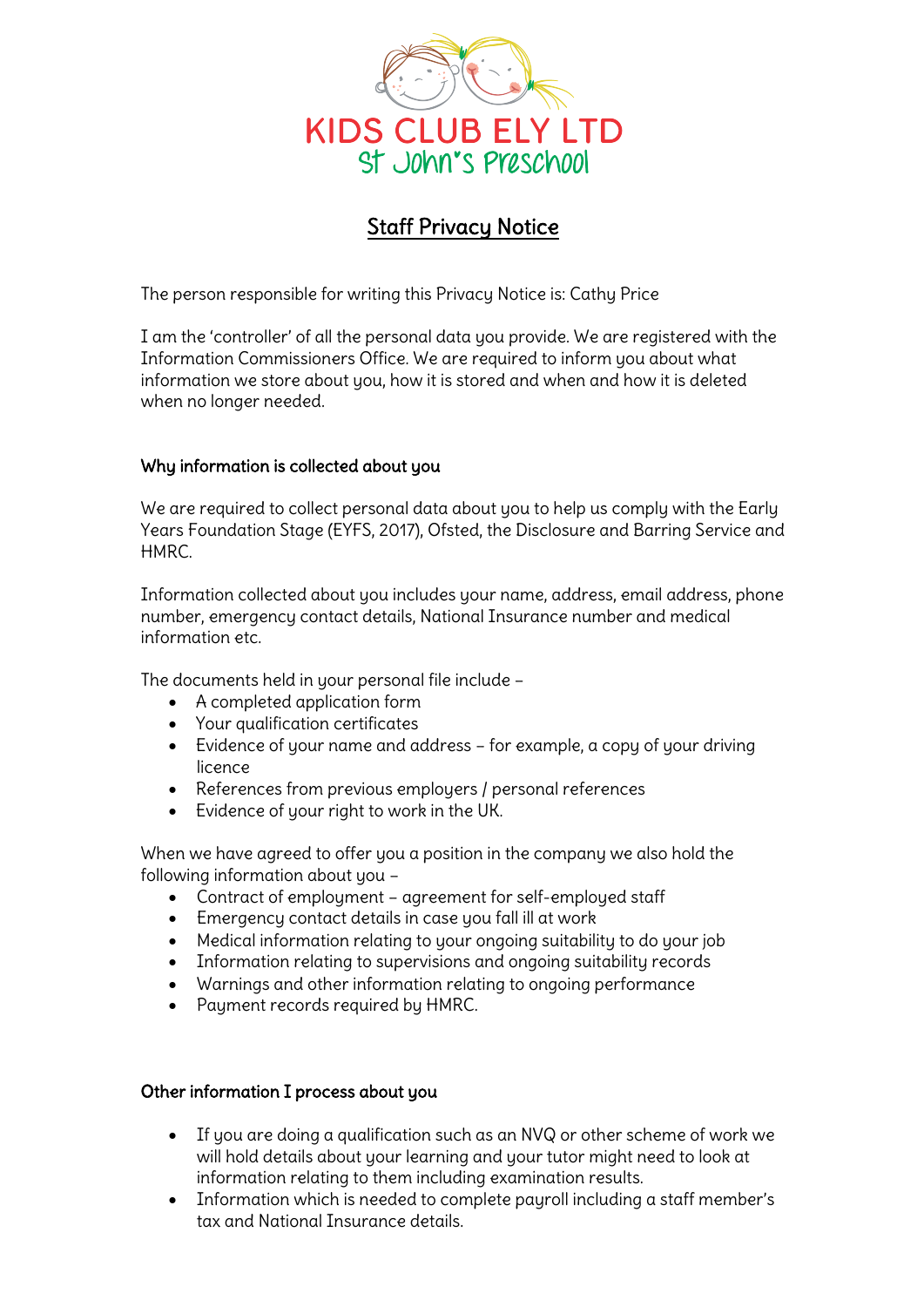# Using email

If we send an email to all staff members we will always make sure we use BCC so email addresses are not shared as this would break confidentiality.

## Why we need the information

We need to collect personal data about you in order to ensure we comply with the statutory requirements and other agencies as detailed above.

### What we do with the information

All the personal data is held on password protected computers and laptops. It is not taken outside the UK and no 3rd parties have access to your personal data unless the law allows them to do so.

Information about you might be requested by Ofsted, the Data and Barring Service (DBS), our insurance company, HMRC, the Local Authority, the Local Safeguarding Children Board etc.

### How long we keep information about you

Retention periods for staff records –

- Personnel files including application, interview information, supervisions, medical suitability and DBS and ongoing suitability details – 6 years after employment ceases (recommended).
- Application and interview information for unsuccessful candidates 6 months (recommended).
- Payment, tax and national insurance documents 6 years (requirement HMRC).
- Accident records and reports to RIDDOR 3 years (requirement RIDDOR).
- Accident / medical records relating to the Control of Substances Hazardous to Health Regulations (COSHH) – 40 years (requirement – COSHH).

In case of an unsuccessful interview, information will be retained for 6 months from date of interview.

# How we destroy information about you

Information we hold about you might be stored electronically or on paper. When they are no longer required, electronic records will be deleted and paper records will be shredded.

# What are your rights?

If at any point you believe the information we process about you is incorrect, you can request to see this information and have it corrected. There is a 'right to be forgotten' rule within GDPR but this will only be allowed if there is no purpose for